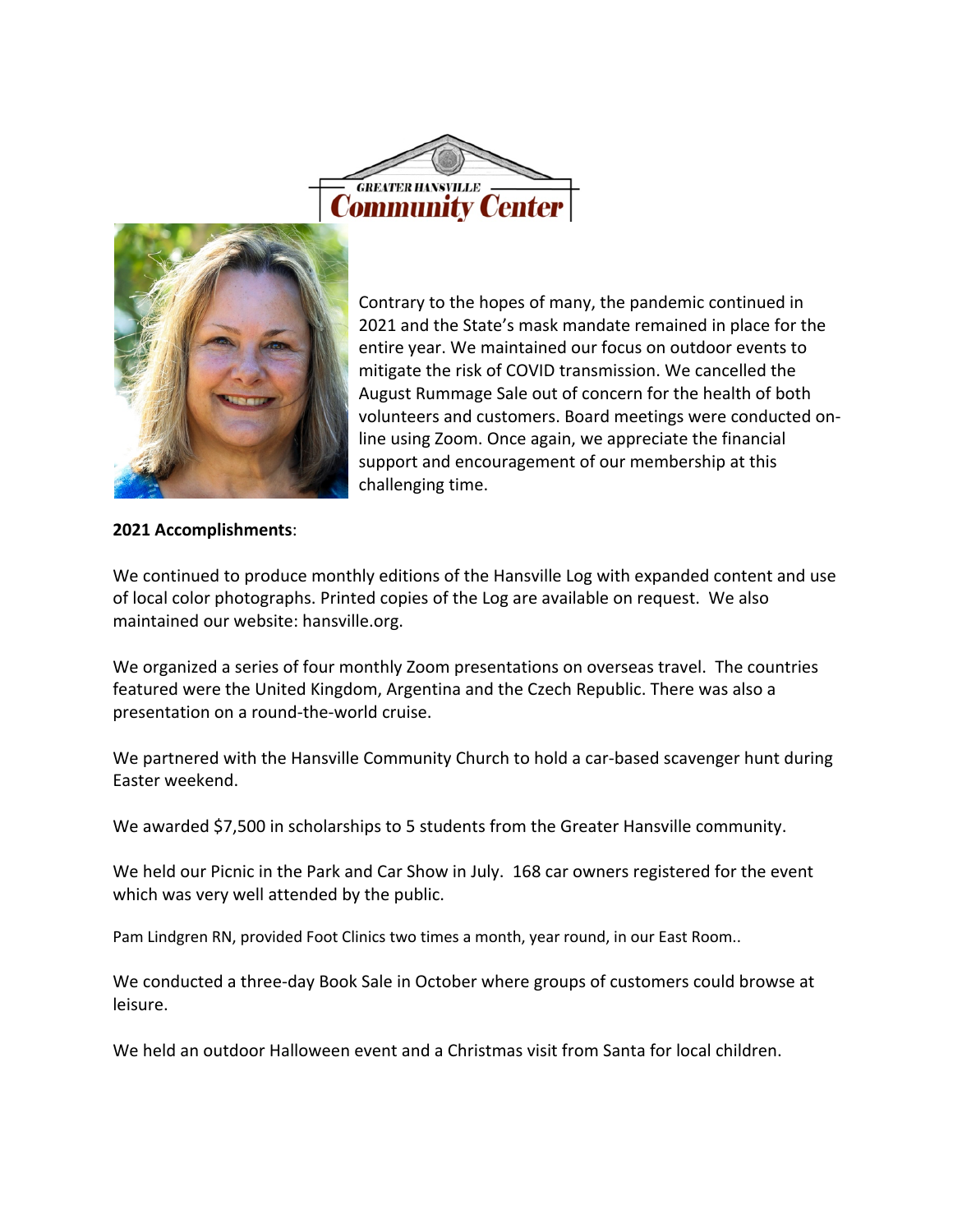

We partnered with Hansville Helping Hands to arrange a Holiday Food Drive in aid of ShareNet, the Kingston-based food bank during November.

## **Appreciation:**

We wish to express our gratitude to the generous individuals and families who have given so generously to the Center during the past year so that we could meet our day-to-day operating costs. The following donations were received: General Fund (\$16,090), the Endowment Fund (\$7,845), the Scholarship Fund (\$705), the Log Production Fund (\$355) the Neighbor's Lunch Fund (\$185) and Miscellaneous Contributions (\$134). Since GHCC is a 501© (3) all contributions are potentially tax deductible. \*

## **Outlook for 2022**:

I will continue to serve as Board President in 2022. Governor Inslee removed the State mask mandate on March 12 2022 and the Center opened to events with limited seating later that month. Everyone is encouraged to wear a mask at our events if they wish. Since the COVID virus continues to evolve our plans are subject to change. Please continue to visit hansville.org and read the Hansville Log for the most current information. Thank you for your flexibility.

Christy Mackey GHCC Board President

\* GHCC acts as a fiscal agent for neighborhood organizations i.e. Hansville Helping Hands, Buck Lake Native Plant Garden, the Hansville Greenway, Little Boston Library support, the Hansville History Project and Norwegian Point Park which are separately organized.